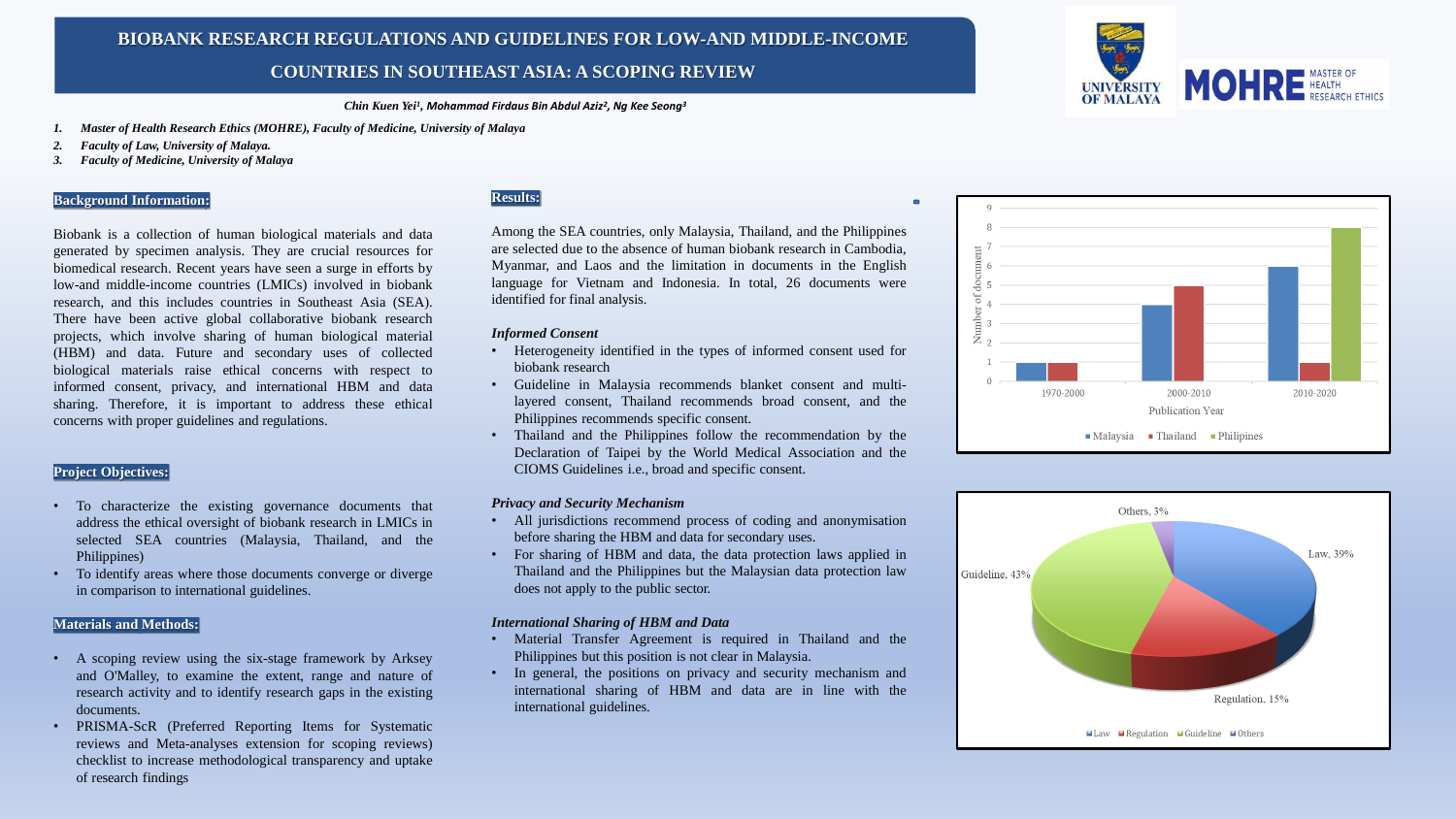

**PRISMA Flow Diagram For Document Selection**

| $\overline{ysia}$                 | <b>Thailand</b>                                                                                                                 | <b>Philippines</b>                                                                                                                                     |  |  |
|-----------------------------------|---------------------------------------------------------------------------------------------------------------------------------|--------------------------------------------------------------------------------------------------------------------------------------------------------|--|--|
| elines from the                   | No law, but guidelines from the<br>national committee                                                                           | <b>National Health Research Act</b><br>mandates the formation of<br>Ethical Guidelines with renewal<br>every 5 years.                                  |  |  |
| ics approval.                     | Oversight via ethics approval.                                                                                                  | Oversight via ethics approval.                                                                                                                         |  |  |
| nsent and                         | <b>Broad Consent</b>                                                                                                            | <b>Specific Consent</b>                                                                                                                                |  |  |
| onsent allowed                    | Withdrawal of consent allowed                                                                                                   | Withdrawal of consent allowed                                                                                                                          |  |  |
| by Ethics                         | Waiver allowed by Ethics<br>Committee if:                                                                                       | Waiver allowed by Ethics<br>Committee if:                                                                                                              |  |  |
| mples<br>ved samples              | - Difficulty to obtain consent<br>- Consent violates privacy                                                                    | -subsequent use is not consistent<br>with original informed consent<br>- anonymous samples                                                             |  |  |
|                                   | - Consent causes damage to<br>physical and mental health.                                                                       | - samples that have no identifiers                                                                                                                     |  |  |
| re                                | Require deidentification.                                                                                                       | Generally coded and require<br>anonymisation. 2nd and 3rd<br>party use only on anonymised<br>samples. Mechanism of de-<br>identification is specified. |  |  |
| es of<br>ded by the<br>e proposal | Disclosure of individual is<br>required if affecting the health of<br>the donor or informed in advance<br>during consent taking | No disclosure of individual<br>results to the donor unless stated<br>in the initial informed consent.                                                  |  |  |
| third parties.                    |                                                                                                                                 | No disclosure to unauthorized<br>third parties.                                                                                                        |  |  |
|                                   | Material Transfer Agreement is<br>required for sharing of HBM.                                                                  | Material Transfer Agreement is<br>required for sharing of HBM.                                                                                         |  |  |